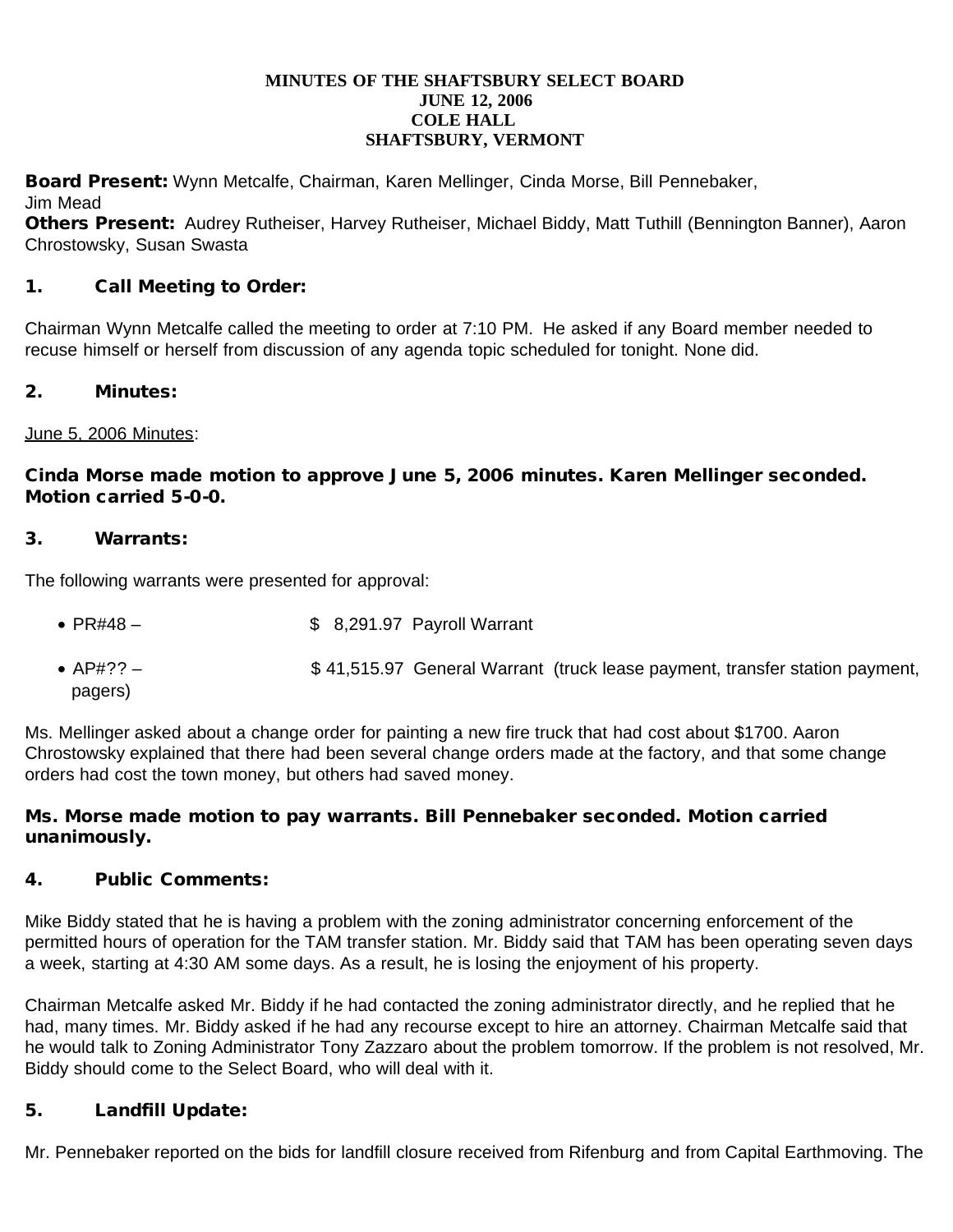Rifenburg bid was lower, and even though Capitol lowered its bid later, it did not include everything that the Rifenburg bid included. Therefore, Mr. Pennebaker and Mr. Chrostowsky concluded that the Rifenburg bid should be accepted.

### Mr. Pennebaker made motion to accept the Rifenburg landfill closure bid of \$667,500. Mr. Mead seconded.

Mr. Pennebaker noted that there are still loose ends to be resolved. The Rifenberg bid does not include the soil to be used as cushion and protection layers, which will probably run around \$100,000. Materials from the TAM and Harrington sites are under consideration. If soil requires screening, it will be more costly. Trucking the soil is part of the bid price. There was discussion of a possible onsite soil source and the need for testing this material. Mr. Chrostowsky will talk to Ron Daniels about getting a sample for testing.

The Board discussed funding for landfill closure. It will be necessary to borrow money because the town's landfill closure fund, in addition to grant monies to be received from the state, will not be enough to cover all closure expenses. In addition, some of the state funds will not be confirmed until July.

## Motion to accept the Rifenburg landfill closure bid of \$667,500 carried 5-0-0.

### Mr. Pennebaker made motion to warn a public meeting to be held in 30 days to seek taxpayer approval to borrow up to \$150,000 for landfill closure. Ms. Morse seconded. Motion carried 5-0-0.

Ms. Mellinger asked Mr. Chrostowsky if a loan could be prepaid without penalty if the anticipated additional \$40,000 comes in from the state next year. He will check on this.

## 6. Pay As You Throw (PAYT):

Chairman Metcalfe went through a list of PAYT tasks to be completed:

- 1. Public Relations -- Letter to the editor about PAYT from the Board
	- -- Ms. Mellinger and Mr. Pennebaker will write a letter.
- 2. Informational posters to be placed at the landfill
	- -- Mr. Mead will handle posters.
- 3. Flyer for Shaftsbury residents
	- -- Mr. Mead will prepare a flyer, which will present the same PAYT information as the letter to the editor.
- 4. Updating of town Web site to include PAYT information -- Mr. Chrostowsky will update the Web site.
- 5. Ordinance for roadside dumping fine
	- -- Mr. Chrostowsky stated that there is already a town ordinance on dumping. Chairman Metcalfe said there is also a state fine. Mr. Chrostowsky will check on the fine amounts.
- 6. Landfill closed days for 2006
	- -- Mr. Chrostowsky will sit down with Trevor Mance to list all days. The landfill will be open the Saturday before July 4th.

## 7. Days and hours of operation

-- For now the same hours will be kept, with the possibility of change in response to public opinion.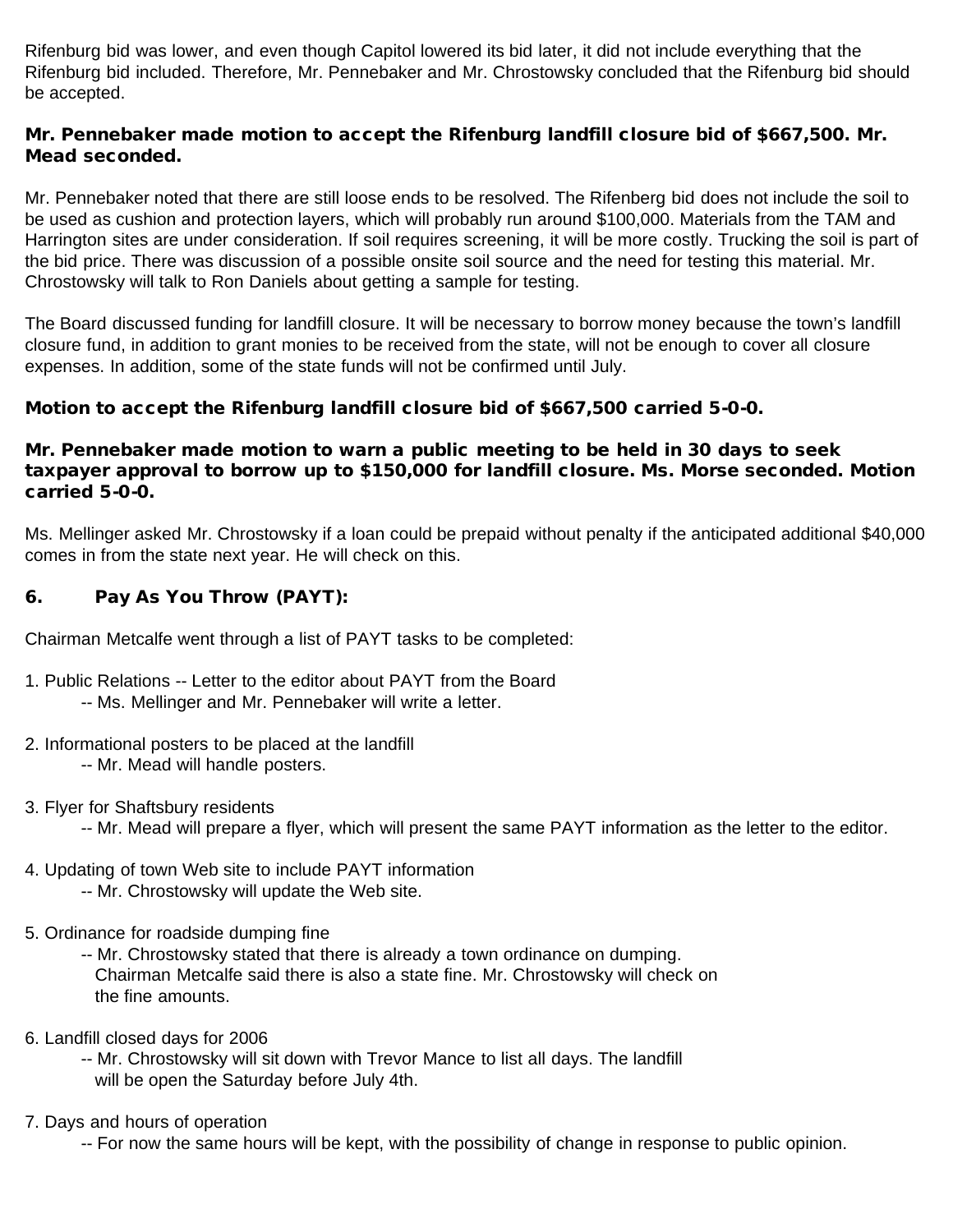### 8. Clear bag policy

-- It was decided that clear bags will not be necessary.

### 9. Transfer station management

 -- Trevor Mance will not be bringing any of Shaftsbury's garbage to the landfill. Only stickered trash will be accepted.

#### 10. Employee wages and duties

 -- Board members decided that \$10 per hour would be an appropriate wage, and that the employee would work 25 hours

#### per week.

--There was discussion of possibly training a current town employee to act as a substitute in case of absence

-- The attendant would sell stickers. Ms. Morse stated that this should not be a cash transaction, but paid by check.

 -- Other sources of stickers were discussed. Paulin's and the Country Store may sell the stickers at a higher price to offset

administrative costs.

 --Ms. Morse and Ms. Mellinger felt strongly that stickers should also be available at Cole Hall. Chairman Metcalfe does not want this to be Mr. Chrostowsky's responsibility, and advised that he seek volunteer help to handle sticker sales at Cole Hall.

 --There was discussion of provision of a small building for the attendant, possibly a prefab structure to be bought at Home Depot, and the best location for the attendant. Chairman Metcalfe, Mr. Mead, and Mr. Chrostowsky will look at the traffic pattern to judge the best location.

11. Procedure for revenue

-- PAYT will be set up as a separate line item in the budget.

12. Training of employee

-- Mr. Chrostowsky will train the new employee.

#### 13. Handling of bulky trash items

 -- There was a discussion of how to set a fee for unbagged trash -- bulky items or truckloads of trash. Bulky items will be weighed. For loose trash, the employee will set a fee based on the number of stickers he deems appropriate. Board members stated that this fee should be high to discourage unbagged trash. The flyer will state that bags are strongly preferred.

#### 14. PAYT charges

-- Board members discussed whether PAYT fees should just cover waste disposal costs, or other expenses as well. Ms. Mellinger stated that she does not think it should cover the \$9000 landfill monitoring expense, but others felt that this needs to be included for this year because it was not otherwise budgeted.

 --Some Board members thought that PAYT should cover increased transfer station management fees for this year, again because they were not budgeted and must be paid.

 --After discussion of funds to be generated, Board members decided that a \$1 sticker fee would be appropriate. A 15-gallon bag would take one sticker, a 30-gallon bag would take two. If another bag size is used, the bag will be weighed to determine the number of stickers necessary.

# 7. Other Business:

During the PAYT discussion Paula Laporte came into the meeting, so the discussion was interrupted in order for her to state her business. As a neighbor of the business now located at the Stanley Tools location, Ms. Laporte stated that she had asked about possible problems with noise from trucks at the Act 250 meeting, and had been